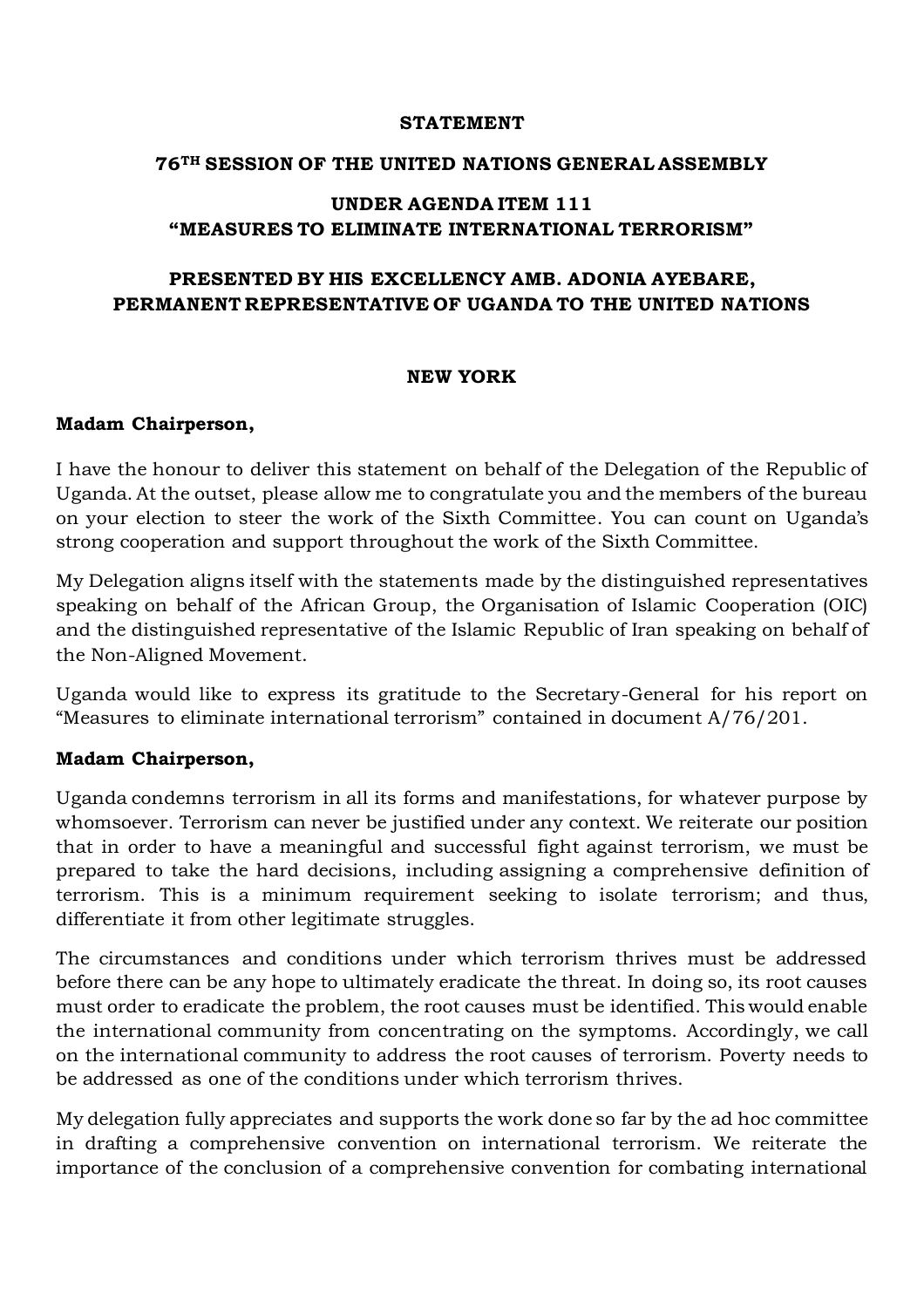terrorism (CCIT) and the continued effort to that end. We welcome the resumption of the informal consultations on the outstanding issues relating to the draft CCIT, and we further call upon all Member States to cooperate in resolving the outstanding issues.

My delegation stands ready to work actively with other delegations to achieve consensus regarding the draft comprehensive Convention on international terrorism. In view of this, the African Group supports the proposal to convene a high-level conference under the auspices of the United Nations to formulate an international response to terrorism in all its forms and manifestations and we believe that the proposal should be given serious consideration.

My delegation supports the establishment of the United Nations Program Office for Counter Terrorism and Training in Africa, which will make an important contribution in counter terrorism through capacity building support to Member States of the region. It will serve as a training hub to build counter-terrorism capacities and cooperation in Africa, particularly in West Africa and the Sahel. This training hub will develop and deliver specialized counter-terrorism and law enforcement training programmes to requesting Member States in Africa. My delegation also welcomes the establishment of the regional programme office of the Office of Counter-Terrorism in Nairobi, Kenya, to prevent and counter violent extremism conducive to terrorism in East Africa.

# **Madam Chairperson,**

Uganda has been engaged in the fight against terrorism for a long time, whether it's the Lord's Resistance Army (LRA); the so-called Allied Democratic Forces (ADF); and the Al-Shabaab in Somalia, Ugandan men and women of the Uganda People's Defence Forces have been leading at the frontline. The LRA was defeated and routed out of Ugandan territory, but unfortunately, they continue to cause wanton suffering in the Central African Republic, and some parts of North Eastern Democratic Republic of Congo. We call on member states to continue extending their unfettered support to all efforts aimed at eliminating these terrorist groups.

We must collectively engage in efforts aimed at denying terrorists any havens, eradicating sources of terrorist financing, reducing state vulnerability, and enhancing emergency preparedness and response capabilities. Under the auspices of the African Union, Uganda is the biggest contributor to the AMISOM forces, and in that capacity, Uganda has been at the forefront of fighting the Al-Shabaab terrorist group. In many situations, terrorists take advantage of weak government structures in order to force recruits into their ranks. We therefore call for continued support from member states to the Federal Government of Somalia to build capacity of their security institutions to effectively address the threat posed by the Al Shabab terrorist group.

## **Madam Chairperson,**

For the last two years, the world has been grappling with the disastrous impact of the Covid-19 pandemic. Never, in modern times, has the whole world suffered the impact of a pandemic so severe and so widespread as the ongoing Covid-19 global pandemic. In this